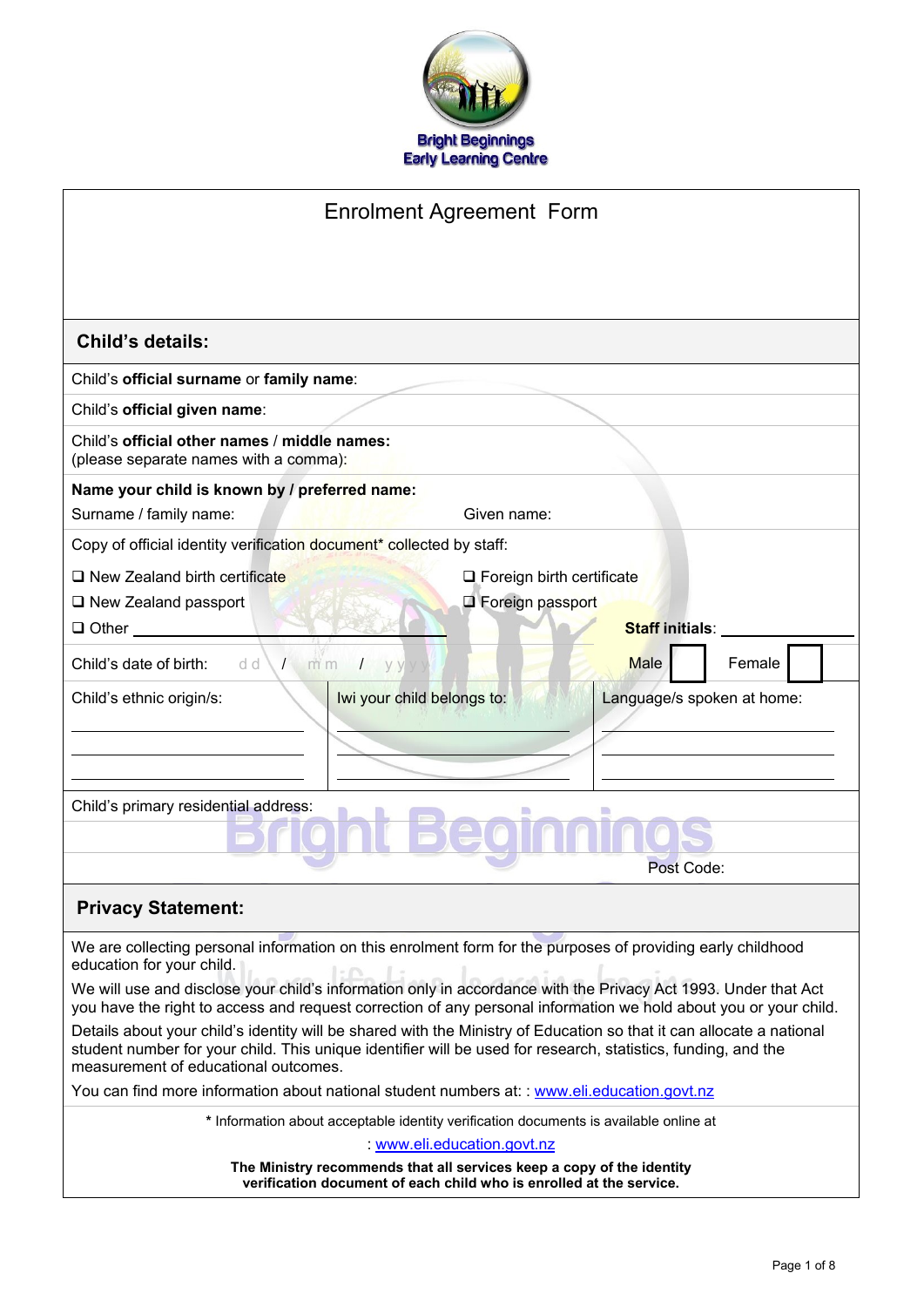

| <b>Parents / Guardians:</b> |                        |
|-----------------------------|------------------------|
| 1. Given names:             | 2. Given names:        |
| Surname / family name:      | Surname / family name: |
| Address:                    | Address:               |
| Post Code:                  | Post Code:             |
| Phone (Home):               | Phone (Home):          |
| Phone (Work):               | Phone (Work):          |
| Phone (Mobile):             | Phone (Mobile):        |
| Email:                      | Email:                 |
| Relationship to child:      | Relationship to child: |
|                             |                        |

| Additional person/s who can pick up your child: |            |                        |  |  |
|-------------------------------------------------|------------|------------------------|--|--|
| Given names:                                    |            | Given names:           |  |  |
| Surname / family name:                          |            | Surname / family name: |  |  |
| Address:                                        |            | Address:               |  |  |
|                                                 | Post Code: | Post Code:             |  |  |
| Phone (Home):                                   |            | Phone (Home):          |  |  |
| Phone (Work):                                   |            | Phone (Work):          |  |  |
| Relationship to child:                          |            | Relationship to child: |  |  |

| <b>Custodial Statement</b>                                                                                        |                        |  |  |
|-------------------------------------------------------------------------------------------------------------------|------------------------|--|--|
| Are there any custodial arrangements concerning your child?                                                       |                        |  |  |
| If YES, please give details of any custodial arrangements or court orders (a copy of any court order is required) |                        |  |  |
|                                                                                                                   |                        |  |  |
| <del>Line learning</del>                                                                                          |                        |  |  |
|                                                                                                                   |                        |  |  |
|                                                                                                                   |                        |  |  |
|                                                                                                                   |                        |  |  |
|                                                                                                                   |                        |  |  |
| Person/s who cannot pick up your child:                                                                           |                        |  |  |
| Name:                                                                                                             | Name:                  |  |  |
| Relationship to child:                                                                                            | Relationship to child: |  |  |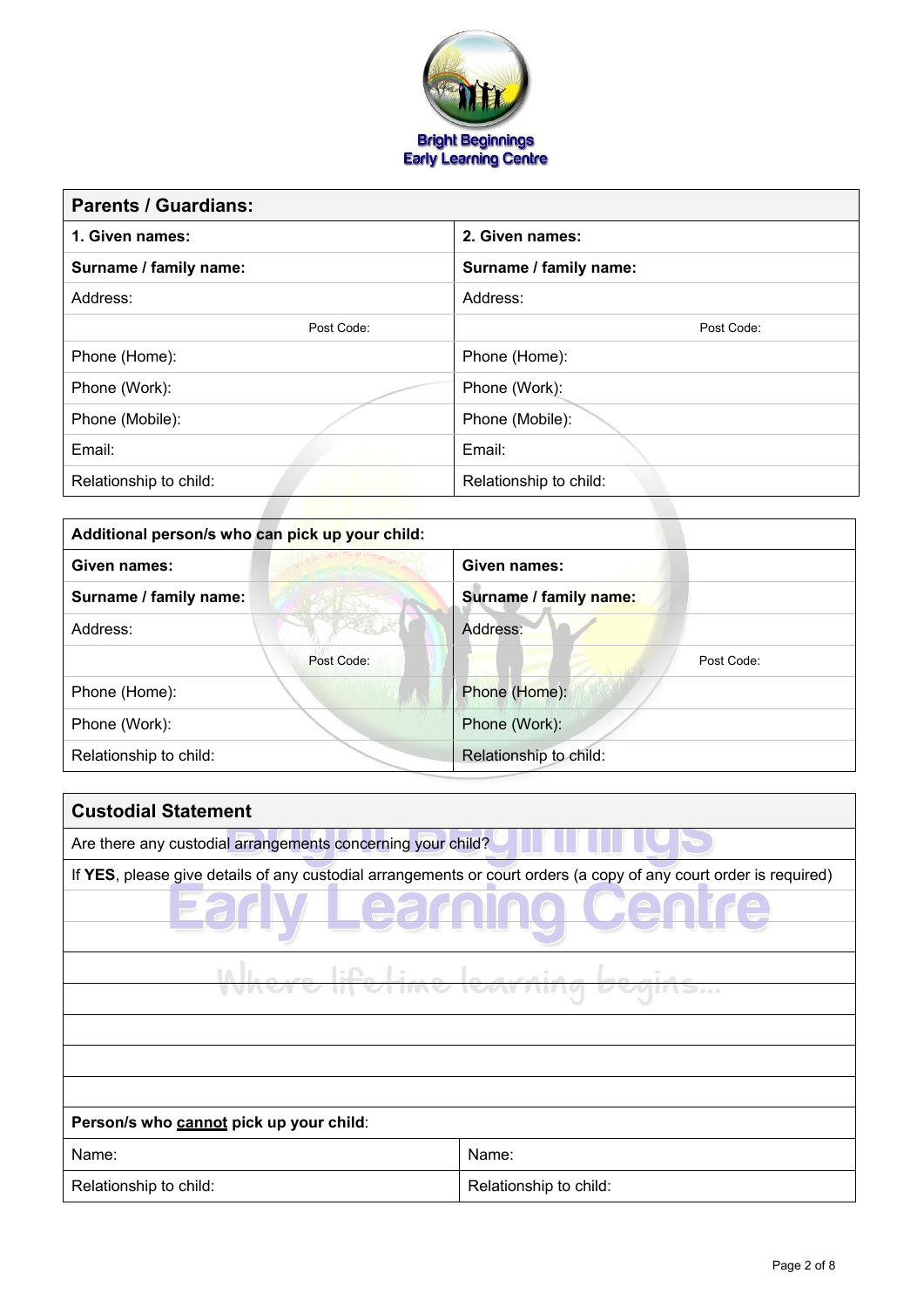

| Additional Emergency Contacts (also able to pick up child): |                        |  |  |
|-------------------------------------------------------------|------------------------|--|--|
| 1. Given names:<br>2. Given names:                          |                        |  |  |
| Surname / family name:                                      | Surname / family name: |  |  |
| Address:                                                    | Address:               |  |  |
| Post Code:                                                  | Post Code:             |  |  |
| Phone (Home):                                               | Phone (Home):          |  |  |
| Phone (Work):                                               | Phone (Work):          |  |  |
| Phone (Mobile):                                             | Phone (Mobile):        |  |  |
| Email:                                                      | Email:                 |  |  |
| Relationship to child:                                      | Relationship to child: |  |  |
| 3. Given names:                                             | 4. Given names:        |  |  |
| Surname / family name:                                      | Surname / family name: |  |  |
| Address:                                                    | Address:               |  |  |
| Post Code:                                                  | Post Code:             |  |  |
| Phone (Home):                                               | Phone (Home):          |  |  |
| Phone (Work):                                               | Phone (Work):          |  |  |
| Phone (Mobile):                                             | Phone (Mobile):        |  |  |
| Email:                                                      | Email:                 |  |  |
| Relationship to child:                                      | Relationship to child: |  |  |

| <b>Health</b>                                                                               |                 |      |     |  |
|---------------------------------------------------------------------------------------------|-----------------|------|-----|--|
| Does your child have any of the following conditions: If Yes, please put a tick in the box; |                 |      |     |  |
| <b>Diabetes</b><br>Asthma<br>Epilepsy<br>Eczema                                             |                 |      |     |  |
| Allergies & Intolerances- If Yes, Please Specify                                            | Centre          |      |     |  |
| Where lifetime learning begins                                                              |                 |      |     |  |
| Is your child up-to-date with immunisations?                                                | <b>Tick One</b> | Yes. | No. |  |
| (Please provide verification of all immunisations)                                          |                 |      |     |  |
| For staff: Immunisation records sighted and details recorded:                               | <b>Tick One</b> | Yes. | No. |  |
| Parent/Guardian Signature:                                                                  | Date            |      |     |  |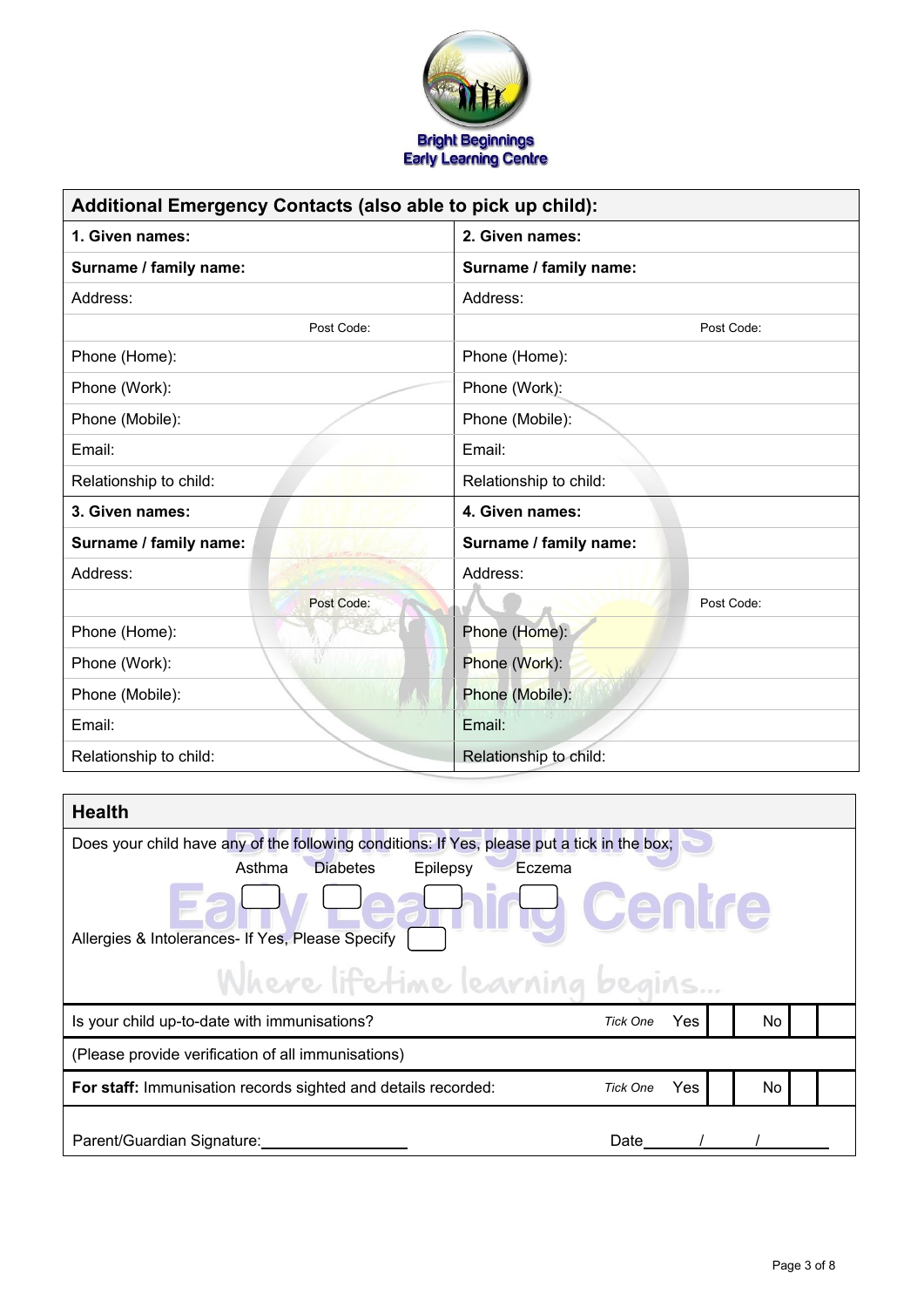

#### **Medicine - Category (i) Medicines**

A category (i) medicine is a non-prescription preparation (such as arnica cream, antiseptic liquid, insectbite treatment) that is not ingested, used for the 'first aid' treatment of minor injuries and provided by the service and kept in the first aid cabinet.

Note: The service must provide specific information about the category (i) preparations that will be used.

| Do you approve category (i) medicines to be used on your child?<br><b>Tick One</b>           |  |       |  |  |  | No |  |
|----------------------------------------------------------------------------------------------|--|-------|--|--|--|----|--|
| Name/s of specific category (i) medicines that can be used on my child, provided by service: |  |       |  |  |  |    |  |
| Arnica                                                                                       |  |       |  |  |  |    |  |
|                                                                                              |  |       |  |  |  |    |  |
| Parent/Guardian Signature:                                                                   |  | Date: |  |  |  |    |  |

# **Category (ii) Medicines** Category (ii) medicines are prescription (such as antibiotics, eye/ear drops, Bonjela etc) or non-prescription (such as paracetamol liquid, cough syrup etc) medicine that is used for a specific period of time to treat a specific condition or symptom, provided by a parent for the use of that child only or, in relation to Rongoa Māori (Māori plant medicines), that is prepared by other adults at the service.

I acknowledge that written authority from a parent is to be given at the beginning of each day a category (ii) medicine is to be administered, detailing what (name of medicine), how (method and dose), and when (time or specific symptoms/circumstances) medicine is to be given.

Parent/Guardian Signature: **Date: Date: Date: Date: Date: Date: Date: Date: Date: Date: Date: Date: Date: Date: Date: Date: Date: Date: Date: Date: Date: Date: Date: Date: Da** 

| <b>Category (iii) Medicines</b>                                                                                                                                                                      |                  |     |  |  |  |
|------------------------------------------------------------------------------------------------------------------------------------------------------------------------------------------------------|------------------|-----|--|--|--|
| To be filled in if your child requires medication as part of an individual health plan, for example for an on-going<br>condition such as asthma or eczema etc and is for the use of that child only. |                  |     |  |  |  |
| For staff: Individual health plan sighted and a copy taken:                                                                                                                                          | Yes<br>Tick One: | No. |  |  |  |
| Name of medicine:                                                                                                                                                                                    |                  |     |  |  |  |
| Method and dose of medicine:                                                                                                                                                                         |                  |     |  |  |  |
| When does the medicine need to be taken: (State time or specific symptoms)                                                                                                                           |                  |     |  |  |  |
|                                                                                                                                                                                                      |                  |     |  |  |  |
| Parent/Guardian Signature:<br>Date:                                                                                                                                                                  |                  |     |  |  |  |
|                                                                                                                                                                                                      |                  |     |  |  |  |

| Child's doctor:         |        |  |  |
|-------------------------|--------|--|--|
| Name:                   | Phone: |  |  |
| Name of medical centre: |        |  |  |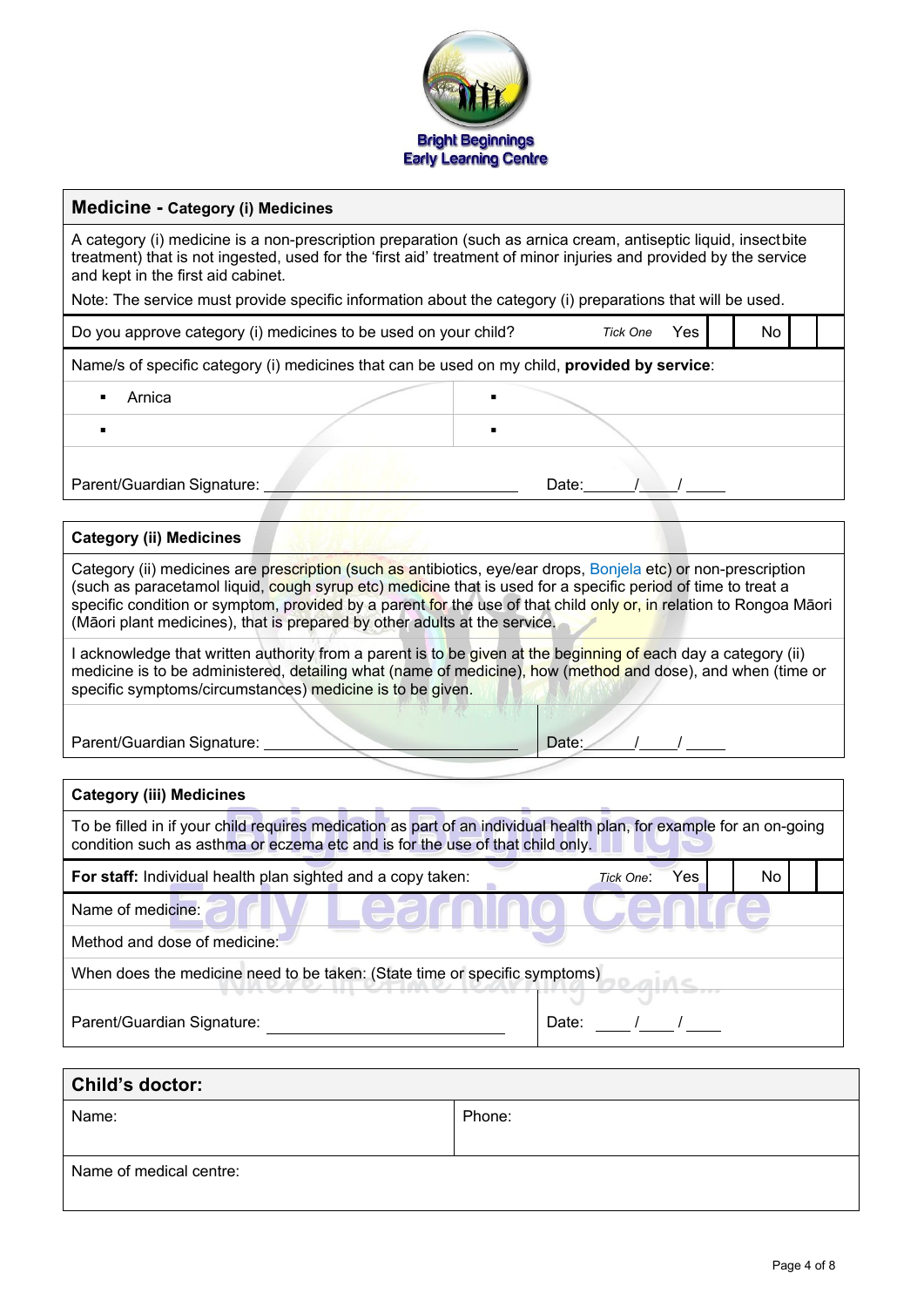

| <b>Enrolment Details:</b>                                                                                                                                                                                                                                                                                                                                                                                                                                                                                                                                                                                                                                                                                                                  |        |         |                                     |               |        |                 |
|--------------------------------------------------------------------------------------------------------------------------------------------------------------------------------------------------------------------------------------------------------------------------------------------------------------------------------------------------------------------------------------------------------------------------------------------------------------------------------------------------------------------------------------------------------------------------------------------------------------------------------------------------------------------------------------------------------------------------------------------|--------|---------|-------------------------------------|---------------|--------|-----------------|
|                                                                                                                                                                                                                                                                                                                                                                                                                                                                                                                                                                                                                                                                                                                                            |        |         | Date of Entry: $\frac{\sqrt{2}}{2}$ | Date of Exit: |        |                 |
| Please Note: 20 Hours ECE is for up to six hours per day, up to 20 hours per week and there must be no<br>compulsory fees when a child is receiving 20 Hours ECE funding.                                                                                                                                                                                                                                                                                                                                                                                                                                                                                                                                                                  |        |         |                                     |               |        |                 |
| Days Enrolled:                                                                                                                                                                                                                                                                                                                                                                                                                                                                                                                                                                                                                                                                                                                             | Monday | Tuesday | Wednesday                           | Thursday      | Friday |                 |
| Times Enrolled:                                                                                                                                                                                                                                                                                                                                                                                                                                                                                                                                                                                                                                                                                                                            |        |         |                                     |               |        | Total<br>hours: |
| For 20 Hours ECE fill out boxes below with the hours attested e.g. 6 hours                                                                                                                                                                                                                                                                                                                                                                                                                                                                                                                                                                                                                                                                 |        |         |                                     |               |        |                 |
| 20 Hours ECE at this service                                                                                                                                                                                                                                                                                                                                                                                                                                                                                                                                                                                                                                                                                                               |        |         |                                     |               |        | Total<br>hours: |
| 20 Hours ECE at another service                                                                                                                                                                                                                                                                                                                                                                                                                                                                                                                                                                                                                                                                                                            |        |         |                                     |               |        | Total<br>hours: |
| Parent/Guardian Signature:<br>Date: $/$ /                                                                                                                                                                                                                                                                                                                                                                                                                                                                                                                                                                                                                                                                                                  |        |         |                                     |               |        |                 |
| <b>20 Hours ECE Attestation:</b>                                                                                                                                                                                                                                                                                                                                                                                                                                                                                                                                                                                                                                                                                                           |        |         |                                     |               |        |                 |
| 1. Is your child receiving 20 Hours ECE for up to six hours per day, 20 hours per week at this service?                                                                                                                                                                                                                                                                                                                                                                                                                                                                                                                                                                                                                                    |        |         |                                     |               |        |                 |
|                                                                                                                                                                                                                                                                                                                                                                                                                                                                                                                                                                                                                                                                                                                                            |        |         | <b>Tick One</b>                     | Yes           | No     |                 |
| 2. Is your child receiving 20 Hours ECE at any other services?                                                                                                                                                                                                                                                                                                                                                                                                                                                                                                                                                                                                                                                                             |        |         | <b>Tick One</b>                     | Yes           | No     |                 |
| If yes to either or both of the above, please sign to confirm that:<br>Your child does not receive more than 20 hours of 20 Hours ECE per week across all services.<br>Your authorise the Ministry of Education to make enquiries regarding the information provided in the<br>٠<br>Enrolment Agreement Form, if deemed necessary and to the extent necessary to make decisions about<br>your child's eligibility for 20 Hours ECE.<br>Where Ittetime learning beging<br>You consent to the early childhood education service providing relevant information to the Ministry of<br>$\blacksquare$<br>Education, and to other early childhood education services your child is enrolled at, about the information<br>contained in this box. |        |         |                                     |               |        |                 |
|                                                                                                                                                                                                                                                                                                                                                                                                                                                                                                                                                                                                                                                                                                                                            |        |         | Date: $\sqrt{1-\frac{1}{2}}$        |               |        |                 |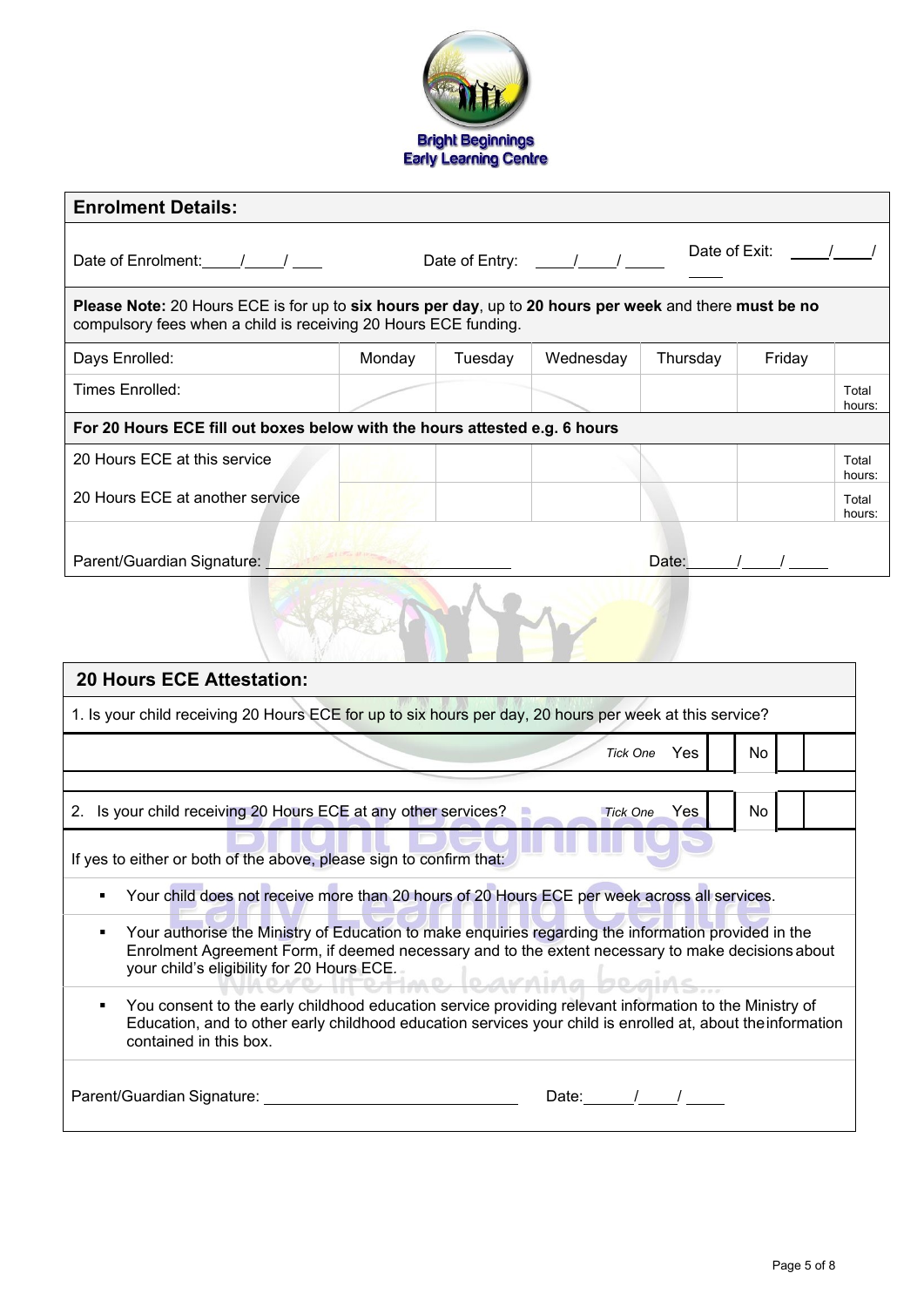

#### **Dual Enrolment Declaration**

I hereby declare that my child **is/is not** enrolled at another early childhood institution at the same times that he/she is enrolled at [insert name of service].

Parent/Guardian Signature: **Date: Date: Date: Date: Date: Date: Date: Date: Date: Date: Date: Date: Date: Date: Date: Date: Date: Date: Date: Date: Date: Date: Date: Date: Da** 

**Optional Charges:**

| J |  |
|---|--|
|   |  |

# 1. The optional charge is for excursions only. Excursion means – i. being outside the licensed premises whilst receiving education and care from the service; but ii. does not include an excursion for the purposes of emergency evacuations, drills or the receipt of urgent medical attention. iii. regular excursion means  $-$  excursions that parents have agreed to at the time of their child's enrolment, that are part of an ongoing planned and consistent routine of education and care. iv. special excursion means – excursions that parents have agreed to prior to the excursion taking place, that are not a regular excursion; Parents will be informed of excursions via newsletter, and entry costs payable to excursion site, if any will be collected by teaching team, to be handed over to excursion venue management. 2. I understand that if I agree to pay for the optional charge, Bright Beginnings Early Learning Centre may enforce payment. 3. The agreement to pay the optional charge will last for the enrolment period. 4. The rules about making changes to the agreement are: i If the agreement is ceased for any reason ii If the parent has not been duly informed of the excursion 5. I understand that that optional charge is not compulsory and if I choose not to pay there will be no penalty. 6. I **agree/do not agree** *(select one)* to pay the optional charge for the activities/items specified in this

enrolment agreement form.

Parent/Guardian Signature: Date: / /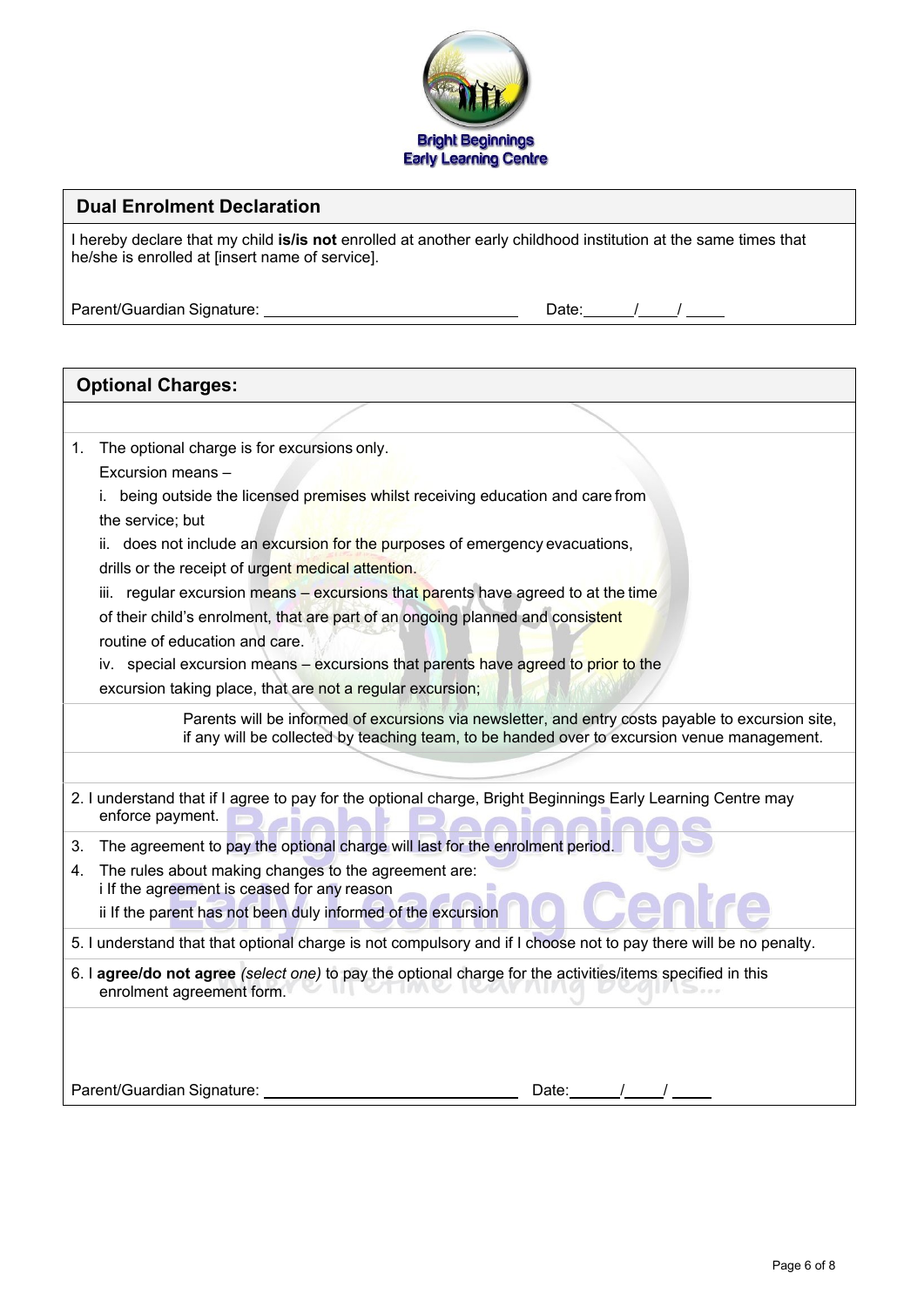

## **- Statutory Holidays / Term Breaks**

This enrolment agreement is **inclusive / exclusive** of school term breaks.

This service is not open on Statutory Holidays

#### **Please indicate below whether you give permission for your child to: -**

| Attend small local walks with an adult to child ratio of no more than 1 adult to 3 |        |
|------------------------------------------------------------------------------------|--------|
| children                                                                           | Yes/No |
| Have the Public Health Nurse visit when she calls                                  | Yes/No |
| Be taken to the Medical Centre in the case of an emergency                         | Yes/No |
| Be photographed by our early childhood staff, students or other parents for        |        |
| centre display or portfolio purposes only                                          | Yes/No |
| Be part of the centre website via photos, documentation and social media           | Yes/No |
| Signature of Parent:                                                               |        |
|                                                                                    |        |
| Date:                                                                              |        |

#### **In signing this enrolment form I hereby:**

- Agree to pay the fees on the basis of the current "Fees Schedule" as attached and agree to pay my child's fees at least one week in advance. I understand that my child's place may be forfeited if the fees are not kept up to date.
- Agree to abide by the Centre policies and rules as outlined in the "Parents Handbook" of which I have been given a copy.
- I advice that I have applied for a Department of Work and Income Childcare Subsidy<br>Yes/No Bours applied for Hours applied for the state of the state of the state of the state of the state of the state of the state of the state of the state of the state of the state of the state of the state of the state of the state of the state
- I hereby understand that I will not bring my child to the centre when they are suffering fromany condition that is capable of being transmitted to another child.
- I understand that I must hand all medication to staff on admission and sign the medication book.
- I verify that the information that I have given above is true and correct.
- I understand that any kind of extraordinary behaviour (intoxication, adult conflict on the premise, abusive language and physical violence on the premises) by me or my family members will resultin immediate termination of my child's enrolment.

| <b>Name</b>                                                                                                                                                                                                                                                                |             |  |
|----------------------------------------------------------------------------------------------------------------------------------------------------------------------------------------------------------------------------------------------------------------------------|-------------|--|
| <b>Signature</b>                                                                                                                                                                                                                                                           | <b>Date</b> |  |
| The Management of Bright Beginnings Early Learning Centre. Undertakes to collect, use and store the information you provide on this<br>form according to the principles of the Privacy Act 1003. The information will be used to prepare rolls and records required by the |             |  |

form according to the principles of the Privacy Act 1993. The information will be used to prepare rolls and records required by the Ministry of Education, Department of Work and Income for administrative purposes. Confidentiality will be maintained.